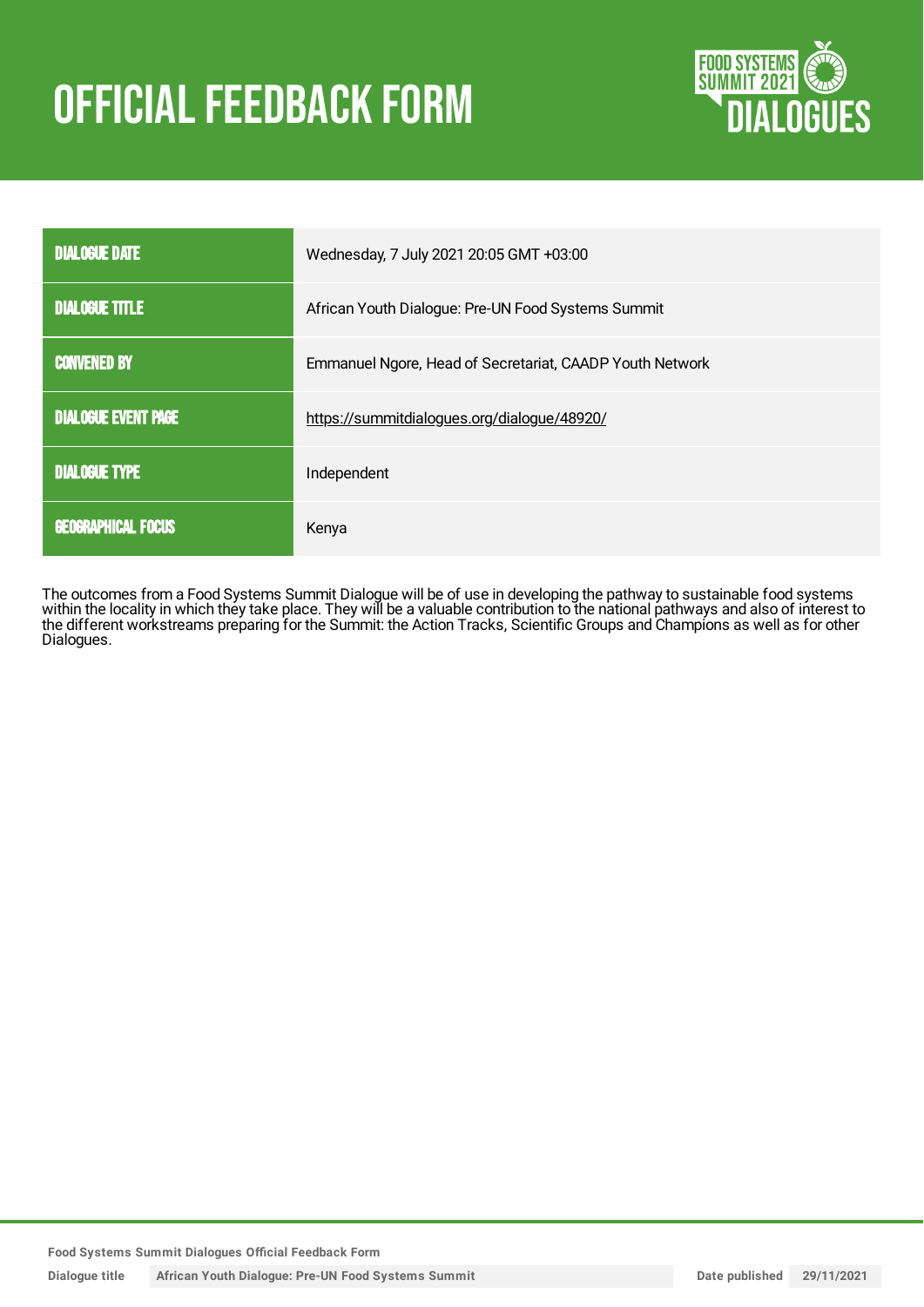## 1.PARTICIPATION



#### NUMBER OF PARTICIPANTS FROM EACH STAKEHOLDER GROUP

| Small/medium enterprise/artisan             | Workers and trade union                     |
|---------------------------------------------|---------------------------------------------|
| Large national business                     | Member of Parliament                        |
| Multi-national corporation                  | Local authority                             |
| Small-scale farmer                          | Government and national institution         |
| Medium-scale farmer                         | Regional economic community                 |
| Large-scale farmer                          | <b>United Nations</b>                       |
| Local Non-Governmental Organization         | International financial institution         |
| International Non-Governmental Organization | Private Foundation / Partnership / Alliance |
| Indigenous People                           | Consumer group                              |
| Science and academia                        | Other                                       |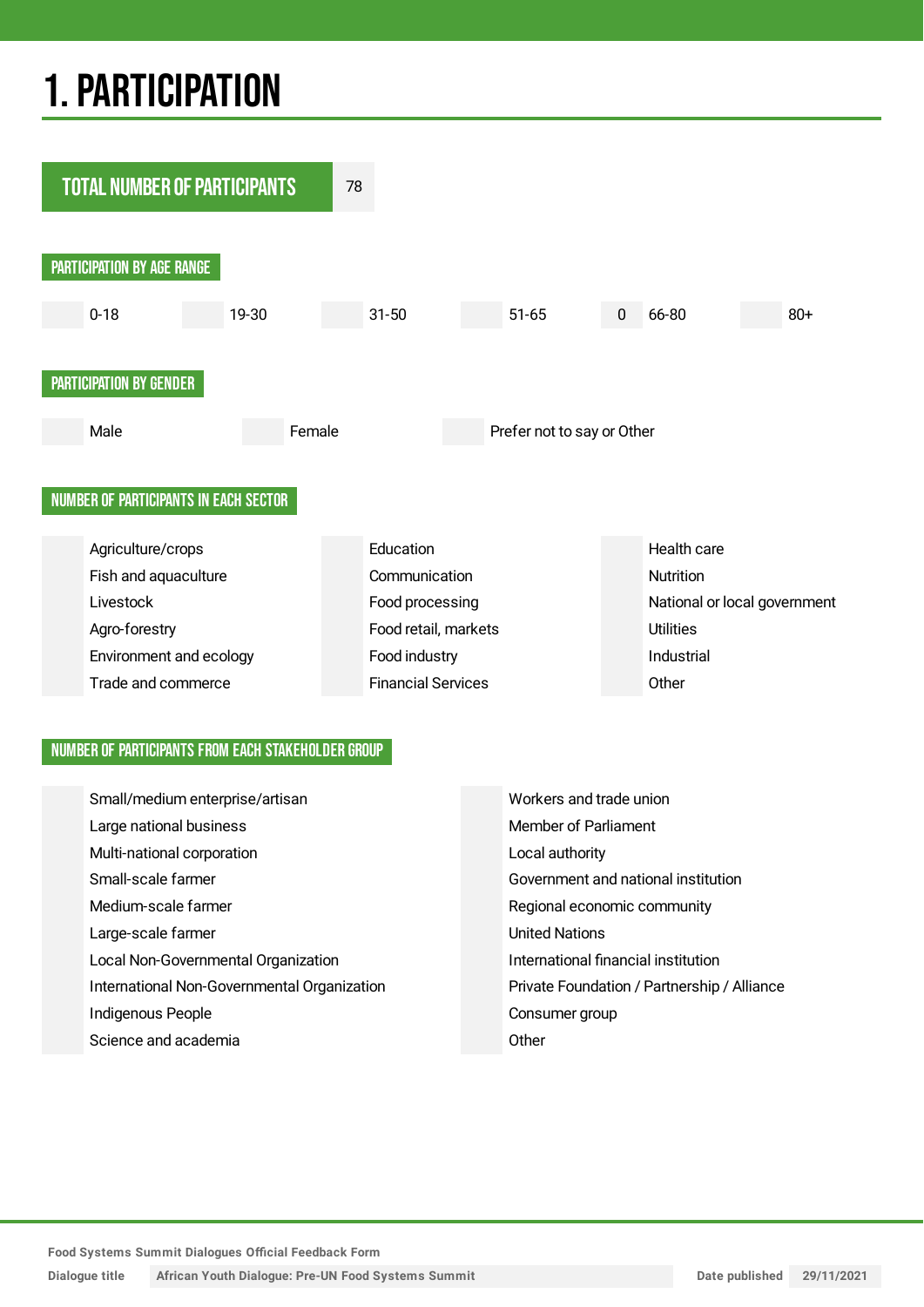## 2. PRINCIPLES OF ENGAGEMENT

HOW DID YOU ORGANIZE THE DIALOGUE SO THAT THE PRINCIPLES WERE INCORPORATED, REINFORCED AND ENHANCED?

In organizing the dialogue, 3 Youth led Agribusiness and Climate Networks in Africa we re engaged. These are Young Professionals for Agricultural Development (YPARD Africa), CAADP Youth Network, and The African Youth Initiative on Climate Change (AYICC). It was important that these Youth led networks work together to ensure a common voice on Food Systems for Africa. There was deliberate alignment of the Agenda to the 5 UNFSS Action Tracks. https://events.africayouthdialogue.com/concept-note

HOW DID YOUR DIALOGUE REFLECT SPECIFIC ASPECTS OF THE PRINCIPLES?

Our need to act with urgency conforms with the 2030 agenda which envisions a food secure Africa and the world. As young people in Africa, representing youth led organizations in agribusiness, we ensured a maintained focus on the 5 UNFSS Action Tracks. Our dialogue was attended by over 78 participants from the content and outside the continent who underscored the need to communicate the complexity of Food systems, as systemic as it is, to all stakeholders. Additionally, this dialogue explored the finding of Paper Reviews of each Action Track and realized a set of commitments in form of a Position Paper.

DO YOU HAVE ADVICE FOR OTHER DIALOGUE CONVENORS ABOUT APPRECIATINGTHE PRINCIPLES OF ENGAGEMENT?

There is need to ensure a multi-stakeholder approach. A Leave No One behind concept will achieve the Systemic Systems nature of Food Systems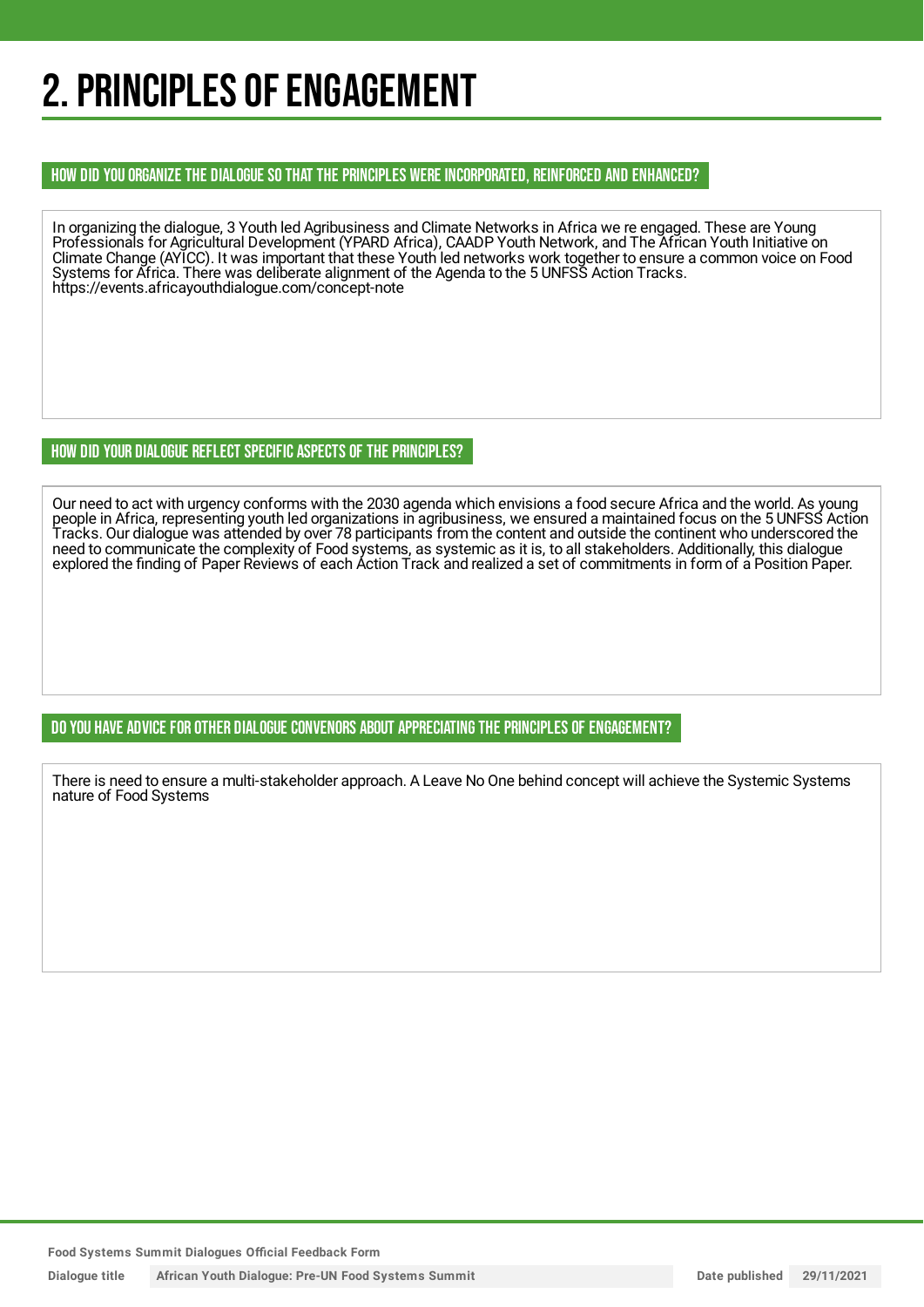## 3. METHOD

The outcomes of a Dialogue are influenced by the method that is used.

DID YOU USE THE SAME METHOD AS RECOMMENDED BY THE CONVENORS REFERENCE MANUAL?

✓ **Yes No**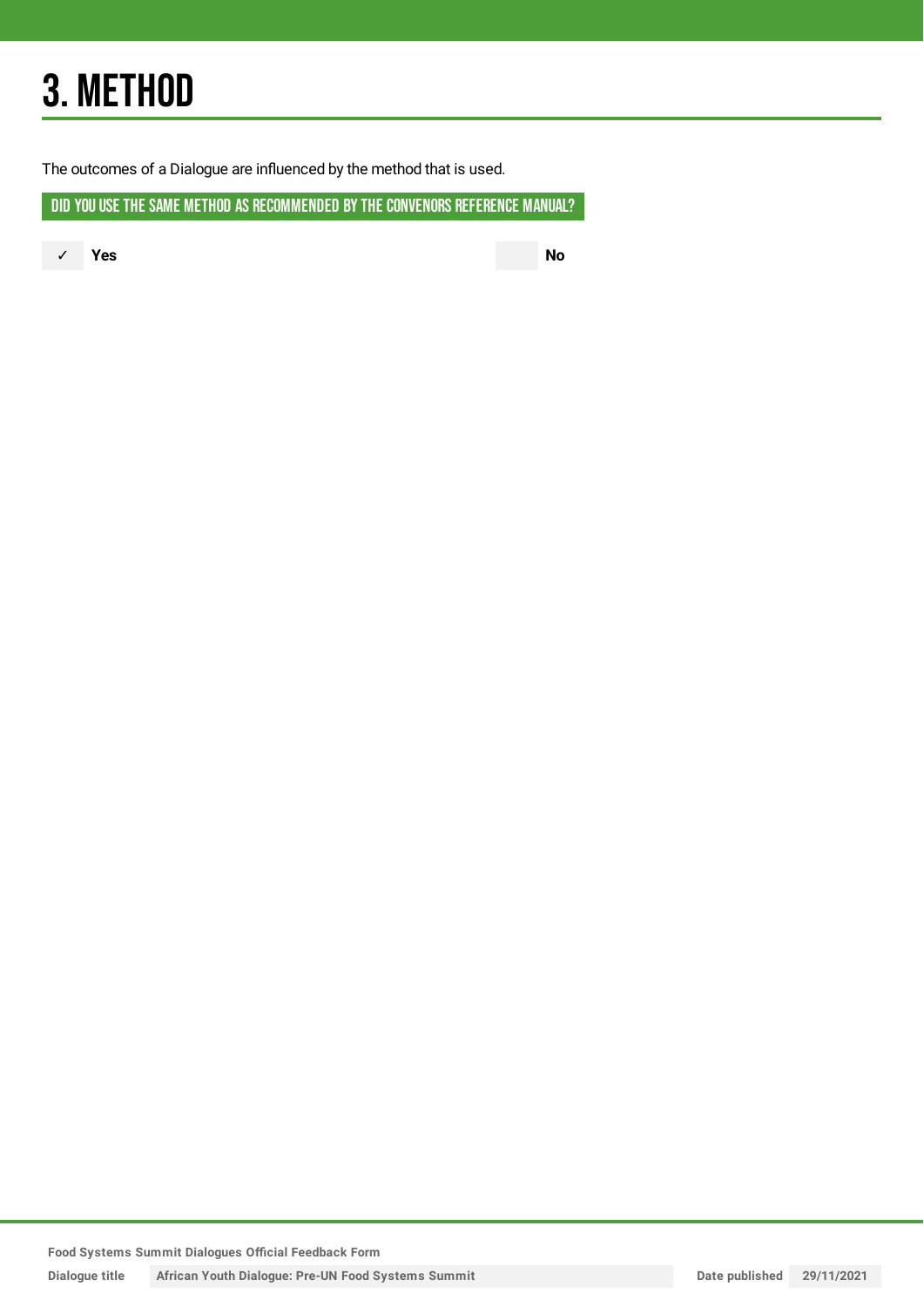## 4. DIALOGUE FOCUS & OUTCOMES

### MAJOR FOCUS

The dialogue (i) established a roadmap for meaningful youth engagement with national governments and relevant stakeholders beyond the food systems summit, (ii) produced an Africa Youth in Agribusiness and Climate Change Position Paper /Advocacy and (iii) Framework on "The Pro-Youth Africa Food Systems We Want"

#### ACTION TRACKS

| Action Track 1: Ensure access to safe and<br>nutritious food for all |  |
|----------------------------------------------------------------------|--|
|----------------------------------------------------------------------|--|

- ✓ Action Track 2: Shift to sustainable consumption patterns
- ✓ Action Track 3: Boost nature-positive production
- ✓ Action Track 4: Advance equitable livelihoods
- ✓ Action Track 5: Build resilience to vulnerabilities, shocks and stress

#### **KEYWORDS**

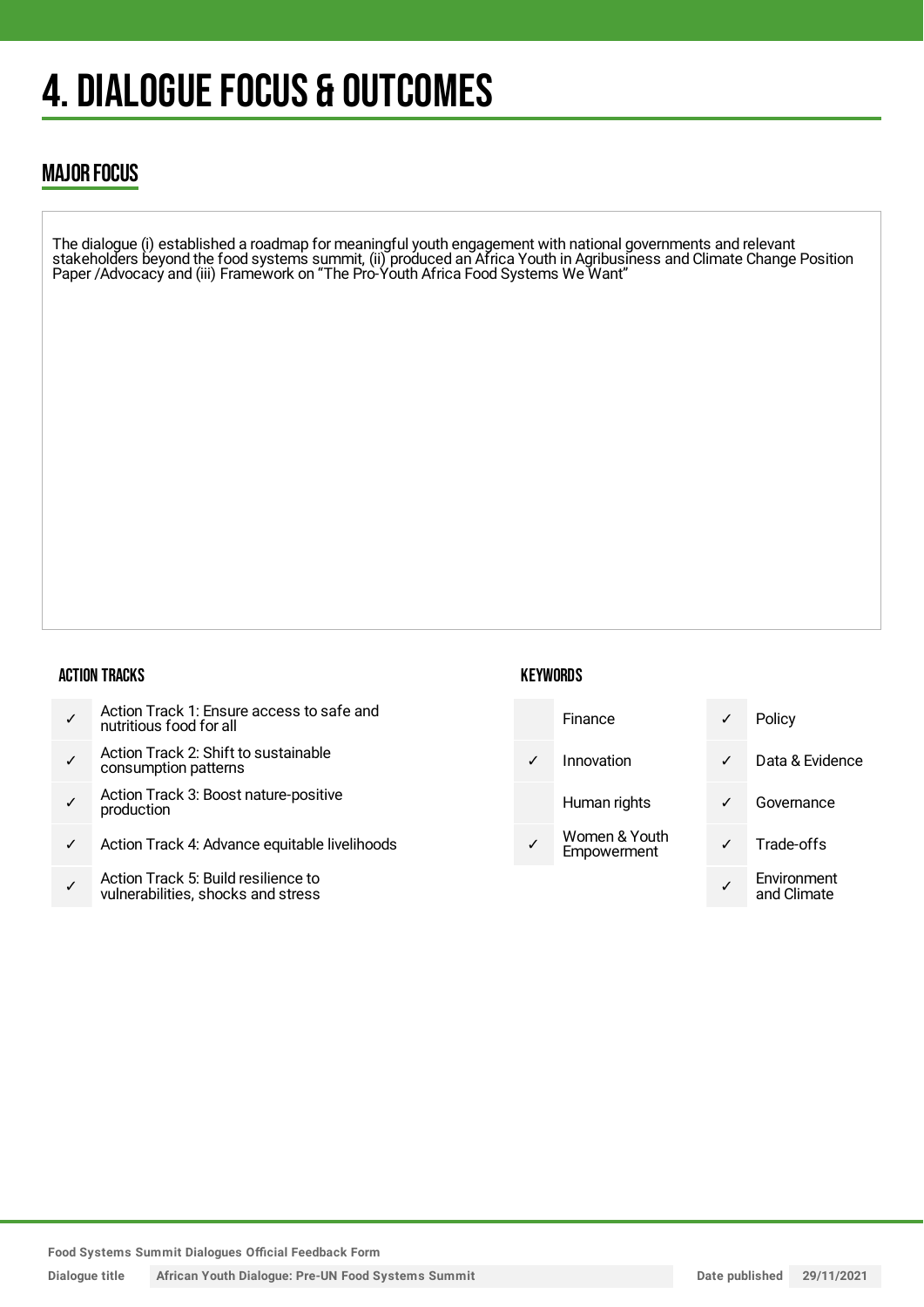### MAIN FINDINGS

African Youth agreed to establish a unifying Network for Youth-Led Agribusiness and Climate Change Organizations. It is through this unifying network that African Youth will ensure active and targeted engagement in the policy environment that will deliver on the outcomes of UNFSS 2021.

#### ACTION TRACKS

- ✓ Action Track 2: Shift to sustainable consumption patterns
- ✓ Action Track 3: Boost nature-positive production
- ✓ Action Track 4: Advance equitable livelihoods
- ✓ Action Track 5: Build resilience to vulnerabilities, shocks and stress

#### **KEYWORDS**

| Finance                      | Policy                     |
|------------------------------|----------------------------|
| Innovation                   | Data & Evidence            |
| Human rights                 | Governance                 |
| Women & Youth<br>Empowerment | Trade-offs                 |
|                              | Environment<br>and Climate |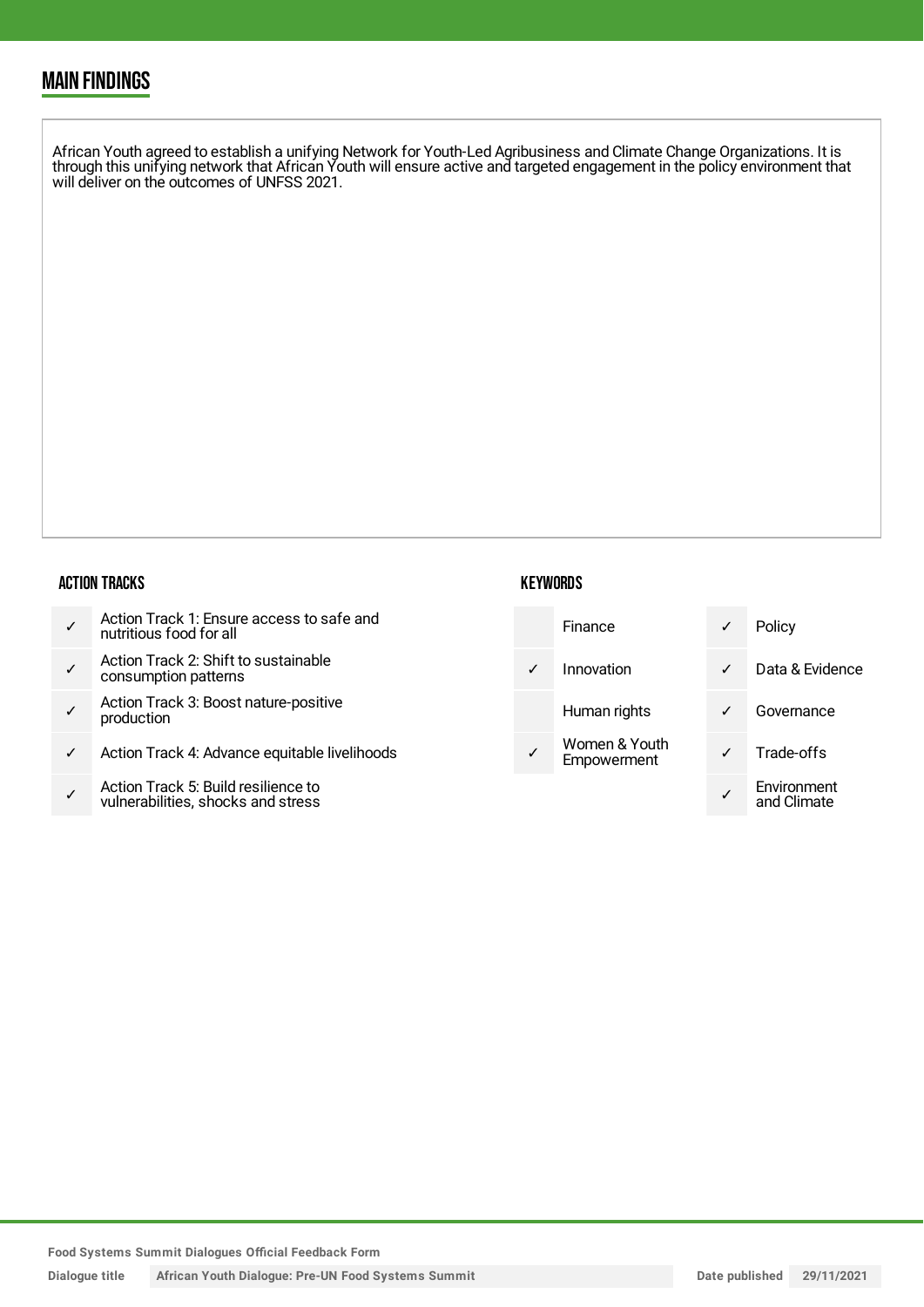### OUTCOMESFOR EACH DISCUSSION TOPIC

#### ACTION TRACKS

Action Track 1: Ensure access to safe and nutritious food for all

Action Track 2: Shift to sustainable consumption patterns

Action Track 3: Boost nature-positiv production

Action Track 4: Advance equitable li

Action Track 5: Build resilience to vulnerabilities, shocks and stress

| afe and    | Finance                      | Policy                     |
|------------|------------------------------|----------------------------|
|            | Innovation                   | Data & Evidence            |
| /e         | Human rights                 | Governance                 |
| ivelihoods | Women & Youth<br>Empowerment | Trade-offs                 |
|            |                              | Environment<br>and Climate |
|            |                              |                            |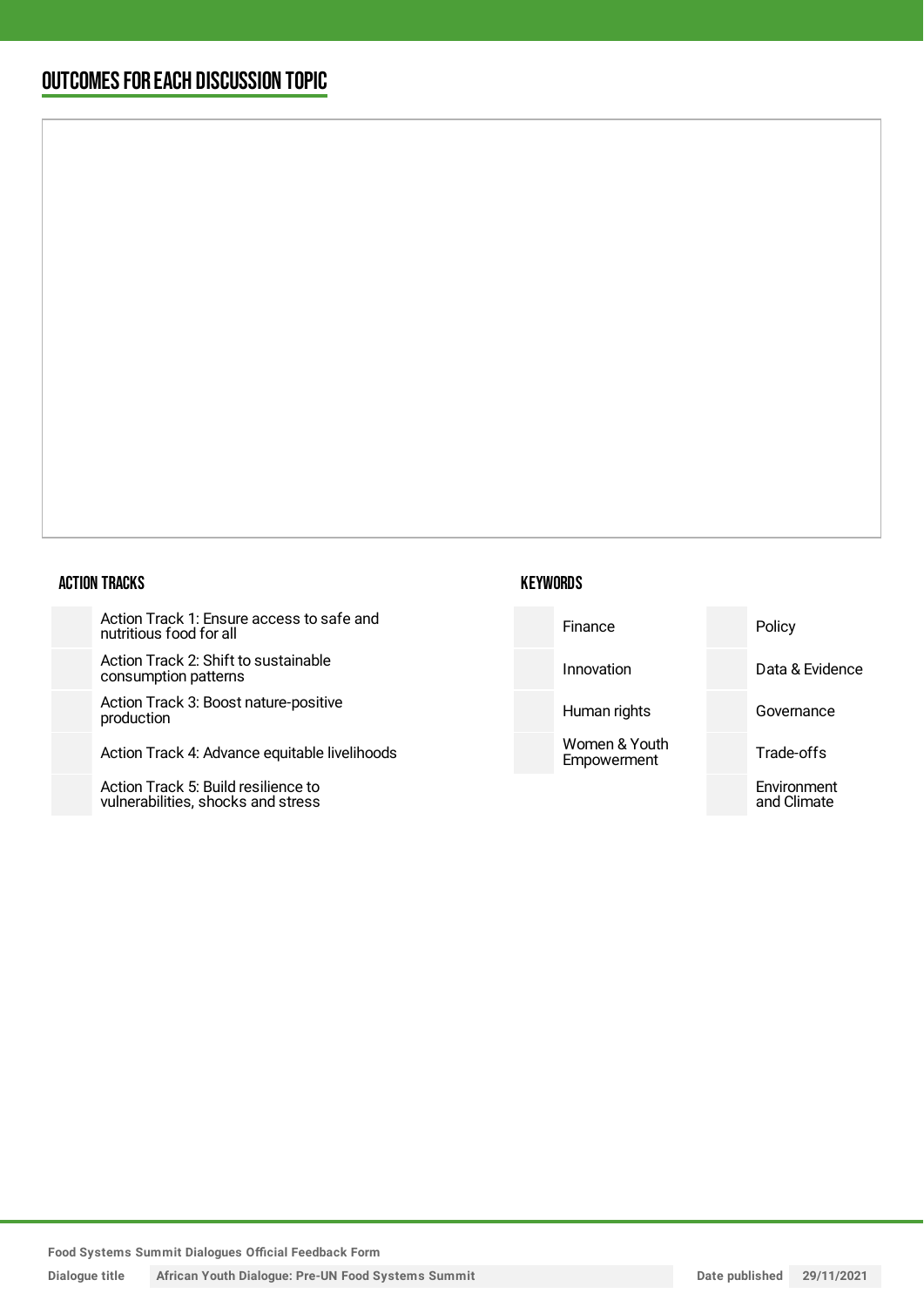### AREAS OF DIVERGENCE

#### ACTION TRACKS

Action Track 1: Ensure access to safe and nutritious food for all

Action Track 2: Shift to sustainabl consumption patterns

Action Track 3: Boost nature-posit production

Action Track 4: Advance equitable

Action Track 5: Build resilience to vulnerabilities, shocks and stress

| KEYWORDS |
|----------|
|----------|

| safe and      | Finance                      | Policy                     |
|---------------|------------------------------|----------------------------|
| le            | Innovation                   | Data & Evidence            |
| tive          | Human rights                 | Governance                 |
| e livelihoods | Women & Youth<br>Empowerment | Trade-offs                 |
|               |                              | Environment<br>and Climate |
|               |                              |                            |